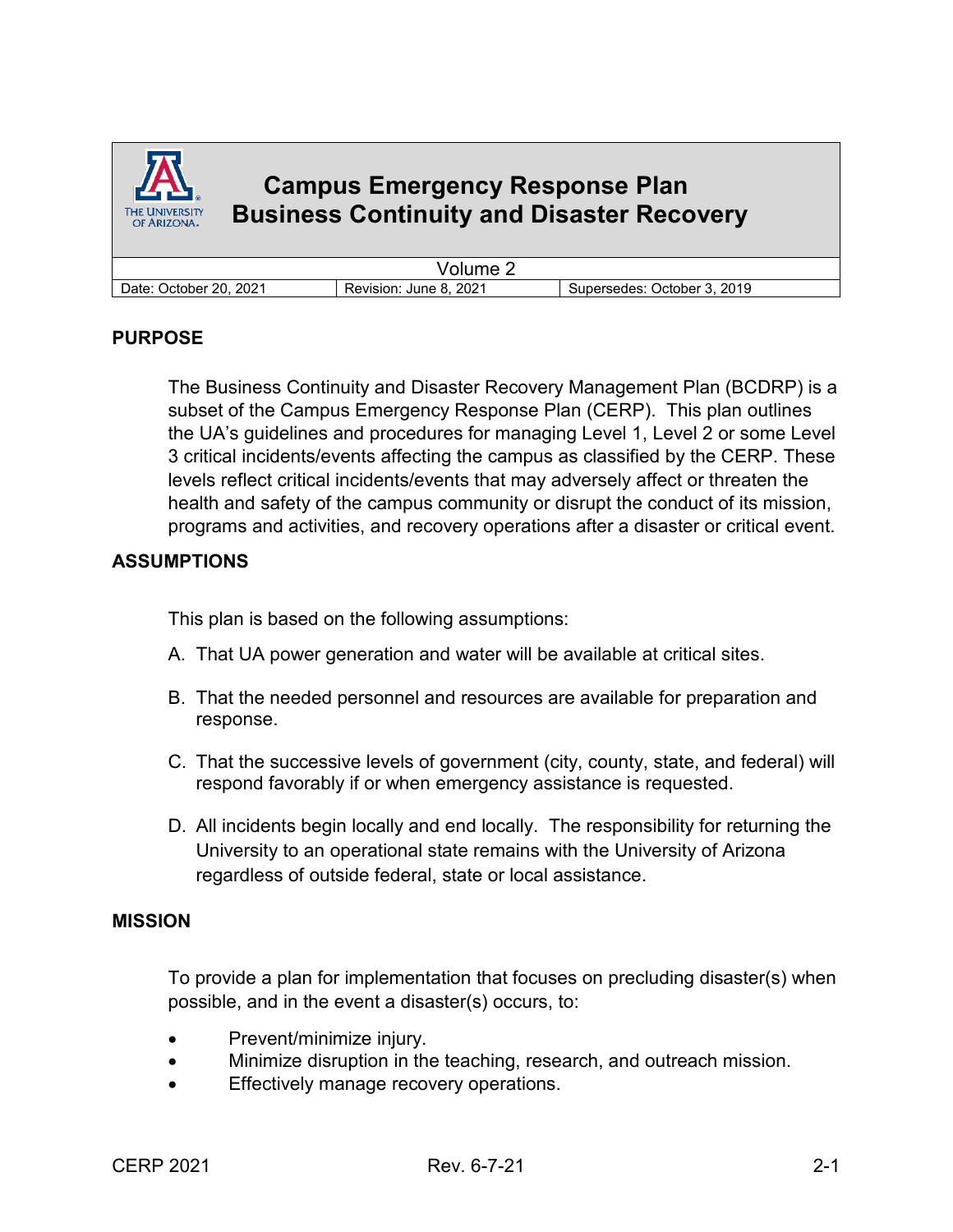The BCDR Plan is guided by the university's desire to:



The BCDRP identifies university operational areas/departments and individuals (by virtue of their university position) who have been delegated responsibilities relating to certain emergency responses and/or crucial support services. It utilizes the *Coordinator of Emergency Preparedness* and the management structure of the *University of Arizona Critical Incident Response Team (UACIRT)* for coordinating needed services and deploying essential resources.

## **SCOPE**

- A. The BCDRP guides preparedness, response, and recovery actions and is applicable to a broad range of risks/emergency incidents, including Level 1, Level 2, and Level 3 incidents, as defined in the CERP, Volume 1, which may evolve into a major campus incident.
- B. A variety of situations/circumstances could result in activation of the plan. However, an analysis of UA operational vulnerabilities indicates that activation of this plan shall most likely result from any of the following natural or man-made risks/events listed below. However, the probability is low that any will occur in the intensity to cause an extended disruption in the academic operations.

# **RISKS TO THE UNIVERSITY**

The following risks have been identified that could evolve into critical incidents and may result in disruption to the academic enterprise. These situations include but are not limited to: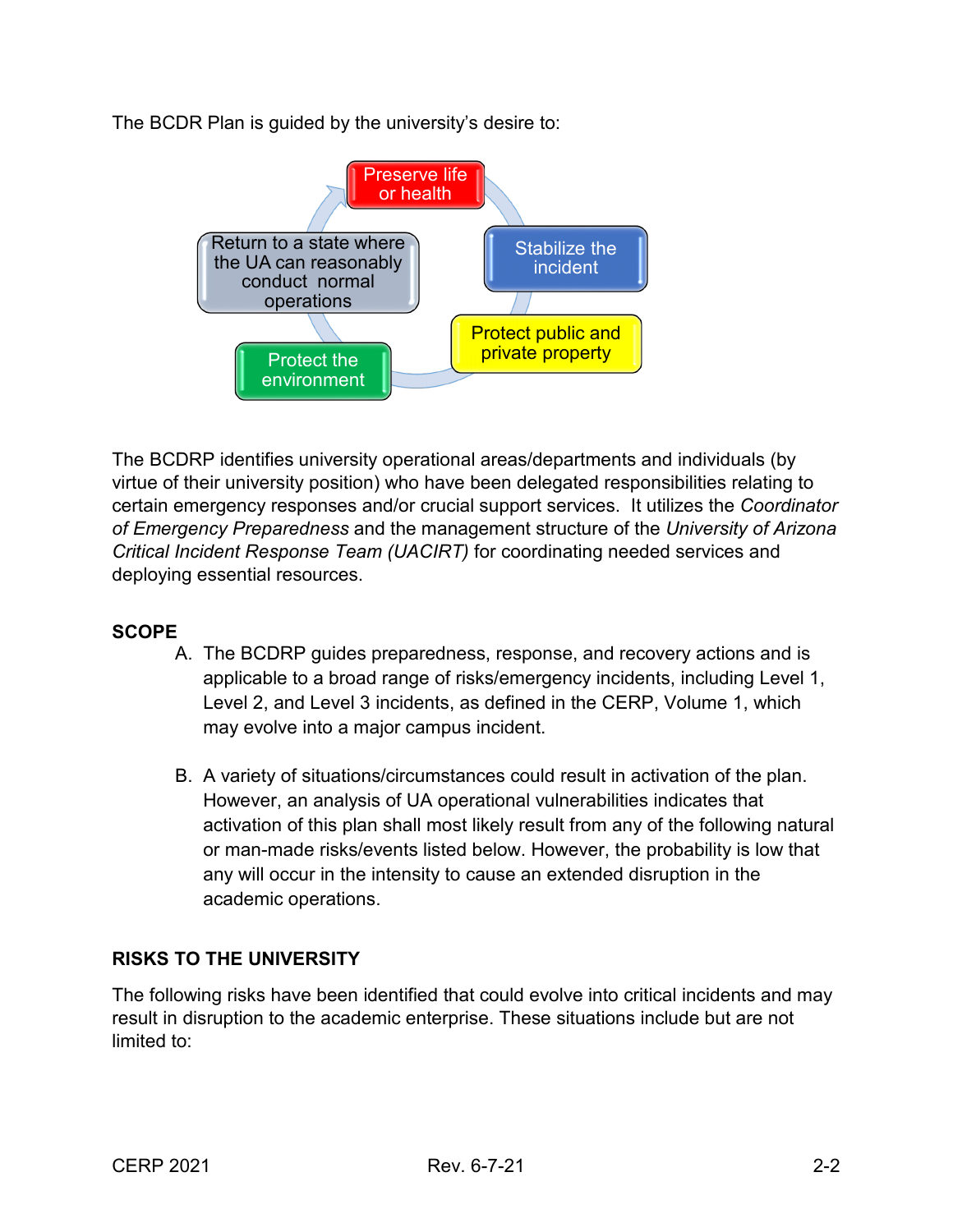| <b>Hazards</b>   | <b>Weather</b>     | <b>Utility</b><br><b>Disruption</b> | <b>Manmade</b><br>Incidents | <b>Mass</b><br><b>Causality</b> | <b>Technology</b><br><b>Infrastructure</b> |
|------------------|--------------------|-------------------------------------|-----------------------------|---------------------------------|--------------------------------------------|
| <b>Fires</b>     | Snow/Ice           | Gas                                 | Airline                     | <b>Accidents</b>                | <b>Breech</b>                              |
|                  |                    |                                     | Crashes                     |                                 |                                            |
| <b>Explosion</b> | Electrical         | <b>Water</b>                        | Traffic                     | <b>Terrorism</b>                | Failure                                    |
|                  | <b>Storms</b>      |                                     | Crashes                     |                                 |                                            |
| <b>Hazardous</b> | Flooding           | Electricity                         | Criminal                    | Weather                         | Release of                                 |
| <b>Material</b>  |                    |                                     | Activity                    |                                 | Personal                                   |
| <b>Release</b>   |                    |                                     |                             |                                 | Information                                |
| <b>Disease</b>   | Wind/Tornado       | Waste                               | <b>Terrorist</b>            | <b>Sickness</b>                 |                                            |
| <b>Outbreak</b>  |                    | Water                               | Activity                    |                                 |                                            |
| Earthquake       | <b>Dust Storms</b> |                                     | <b>Civil Unrest</b>         | <b>Structural</b>               |                                            |

## **Protection of Public and Private Property and Environment**

During and following a critical incident, the protection of property and the environment will be the responsibility of multiple campus entities. These units are considered "initial responders" to the incident and will continue to be a critical component in the recovery and return the university to operational capabilities. Other University units may be called upon to assist in recovery efforts as needed.

- University of Arizona Police Department (UAPD)
- Risk Management Services (RMS)
- Research Labs and Safety Services (RLSS)
- Facilities Management (FM)
- Planning Design and Construction (PD&C)
- UA Communications
- UA Emergency Medical Services (UAEMS)
- Campus Health Service (CHS)

In Level 1 or 2 situations, and when necessary in Level 3 situations, the following prioritization has been established in each component as critical to returning the university to an operational state. These priorities may change depending on the nature of the critical event.

It is important to remember that all incidents begin locally and end locally. The university must be prepared to remain self sufficient It for at least 72 hours before state or federal assistance is available.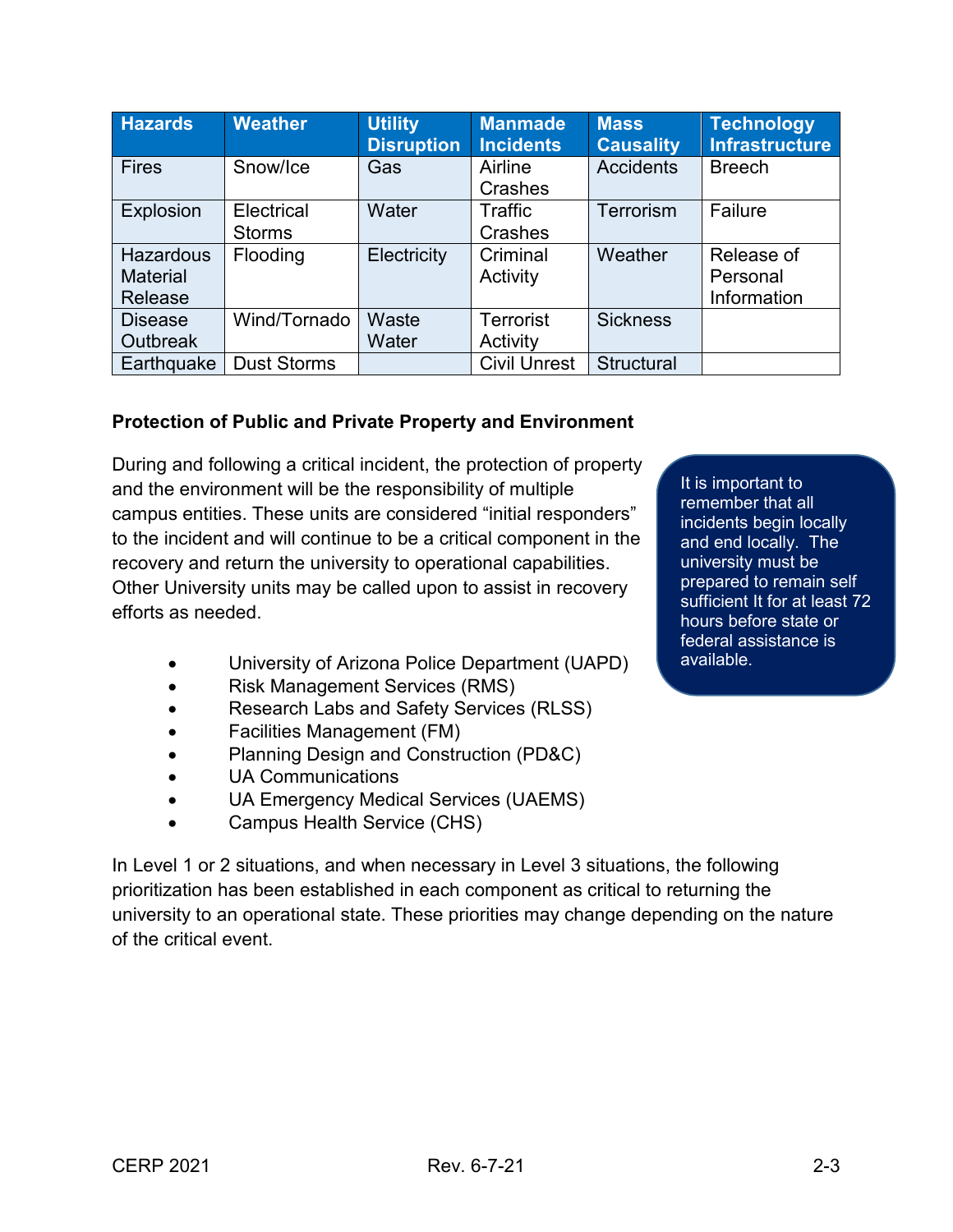| <b>AREA</b>                    | <b>DEPARTMENTS</b>                                   |
|--------------------------------|------------------------------------------------------|
| <b>Life Safety</b>             | <b>UAPD</b>                                          |
|                                | <b>Risk Management Services</b>                      |
|                                | <b>Research Lab and Safety Services</b>              |
|                                | <b>Campus Health Services</b>                        |
|                                | <b>Hospitals (University Banner Medical) Center)</b> |
| <b>Utilities and Buildings</b> | <b>Facilities Management</b>                         |
|                                | <b>Planning Design and Construction</b>              |
| <b>Fiscal Management</b>       | <b>Sr. Vice President for Business Affairs</b>       |
|                                | <b>Budget Office</b>                                 |
|                                | <b>Financial Services</b>                            |
| <b>Food and Shelter</b>        | <b>Student Union</b>                                 |
|                                | <b>Residence Life</b>                                |
|                                | <b>Campus Recreation</b>                             |
|                                | <b>Athletics</b>                                     |
| <b>Technology Services</b>     | University Information and Technology Services       |
| <b>Human Resources</b>         | <b>Policy</b>                                        |
|                                | <b>Employee Benefits</b>                             |
|                                | <b>Employee/Departmental Issues</b>                  |
| Communication                  | <b>UA Communications</b>                             |
| Academics                      |                                                      |
| Research                       |                                                      |
| Other as defined the           |                                                      |
| President                      |                                                      |

# **TERMINATION OF EMERGENCY RESPONSE PHASE**

The termination of the emergency response phase will be the decision of the assigned Incident Commander in conjunction with the President of the University of Arizona. The official announcement will be communicated to the campus community by UA Communications, using all available emergency response and notification systems to include but are not limited to:

- UAlert
- Campus email
- Social Media
- Public and Commercial Media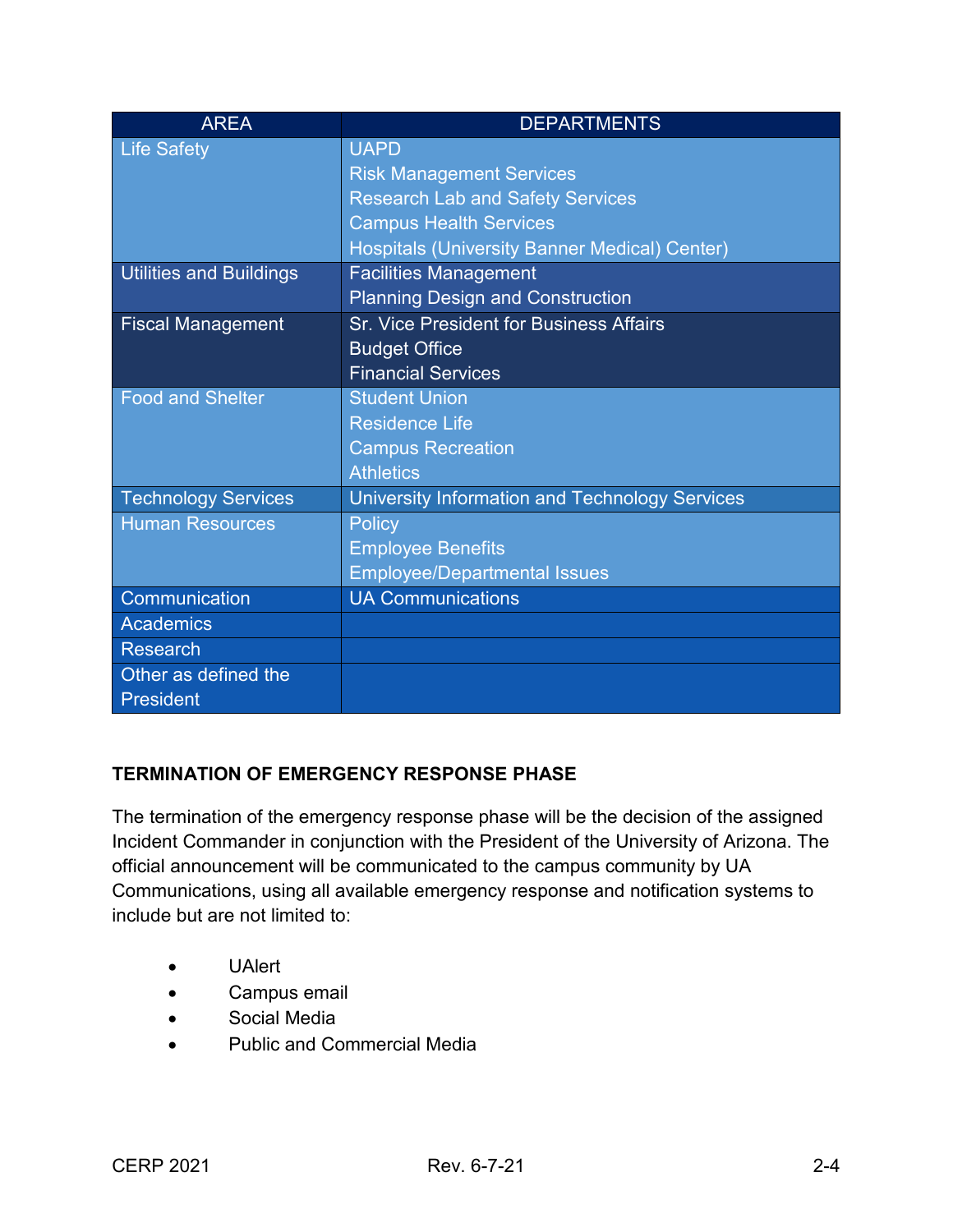Although termination of the emergency response is announced, there may be a need to continue the following:

- On-going repairs and preparations
- Support services for affected students and employees
- Community relief efforts
- Space adjustments

## **ACTIVATION OF THE DISASTER PLAN**

The authority to activate the BCDR Plan rests with the University President. In the President's absence the order of succession for activation is:



#### **DISASTER RECOVERY INCIDENT COMMAND**

Based upon the type of critical incident/disaster, the President or designee will designate an individual who will lead the recovery effort. This individual will be responsible for the identification of the recovery team membership, and will manage the recovery effort, reporting to an individual/group as identified by the UA President.

## **CONTINUITY OF OPERATIONS PLANS (COOP)**

A Continuity of Operations Plan (COOP) is part of the overall "Four Phases of Emergency Management" cycle, which includes

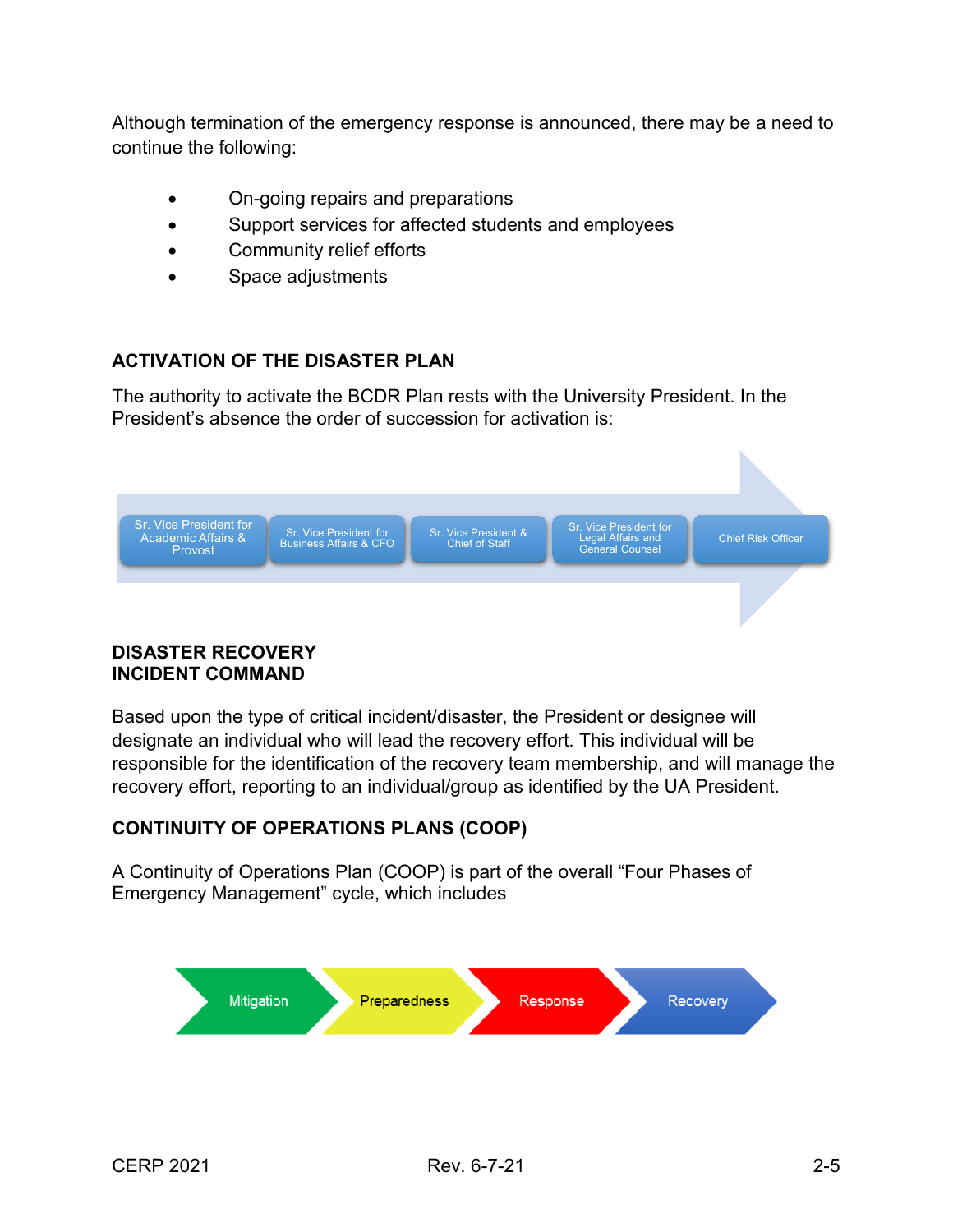The COOP ensures the campus has the capability to continue essential functions. A Business Continuity Plan (BCP) identifies systems needed to conduct all administrative functions so that operations can be continued after the emergency

The COOP is an effort within individual executive businesses, departments, units, and colleges to ensure that "Primary Mission Essential Functions" continue to be performed during a wide range of emergencies, including localized acts of nature, accidents, and technological or attack-related emergencies. A COOP will assist a coordinated effort within the University to ensure that "Essential Functions" continue to be performed during a major campus emergency or event.

A COOP serves as the cornerstone for any event threatening a major disruption to the daily operations of the institution, making it useful as an "All Hazards Plan."

## **ACTIVATION OF COOP**

## *Public Health Incident:*

The Executive Director of Campus Health will make a recommendation to the UA CIRT Executive Team f(CET) or activation of the university COOP. The CET will make a recommendation to the President for activation of the plan. The Executive Director of Campus Health will advise when a movement from one stage to another is required.

## *Other Critical Events*

For other critical events having a profound impact on the daily operation of the university, the COOP may be activated by the CET and/or the University of Arizona President.

## PREPARATION OF COOPS

Colleges and their departments, vice presidential areas and subordinate units are expected to prepare a "Continuity of Operations Plan" (COOP), as a means of safeguarding critical programs, processes and records in order to significantly enhance their ability to continue academic operations after a disaster.A COOP is a predetermined set of instructions or procedures that describe how an organization's essential functions will be sustained for up to 30 days as a result of an incident before returning to normal operation.

COOPS should support each area in the chain to ensure an orderly operation and continuity of operation.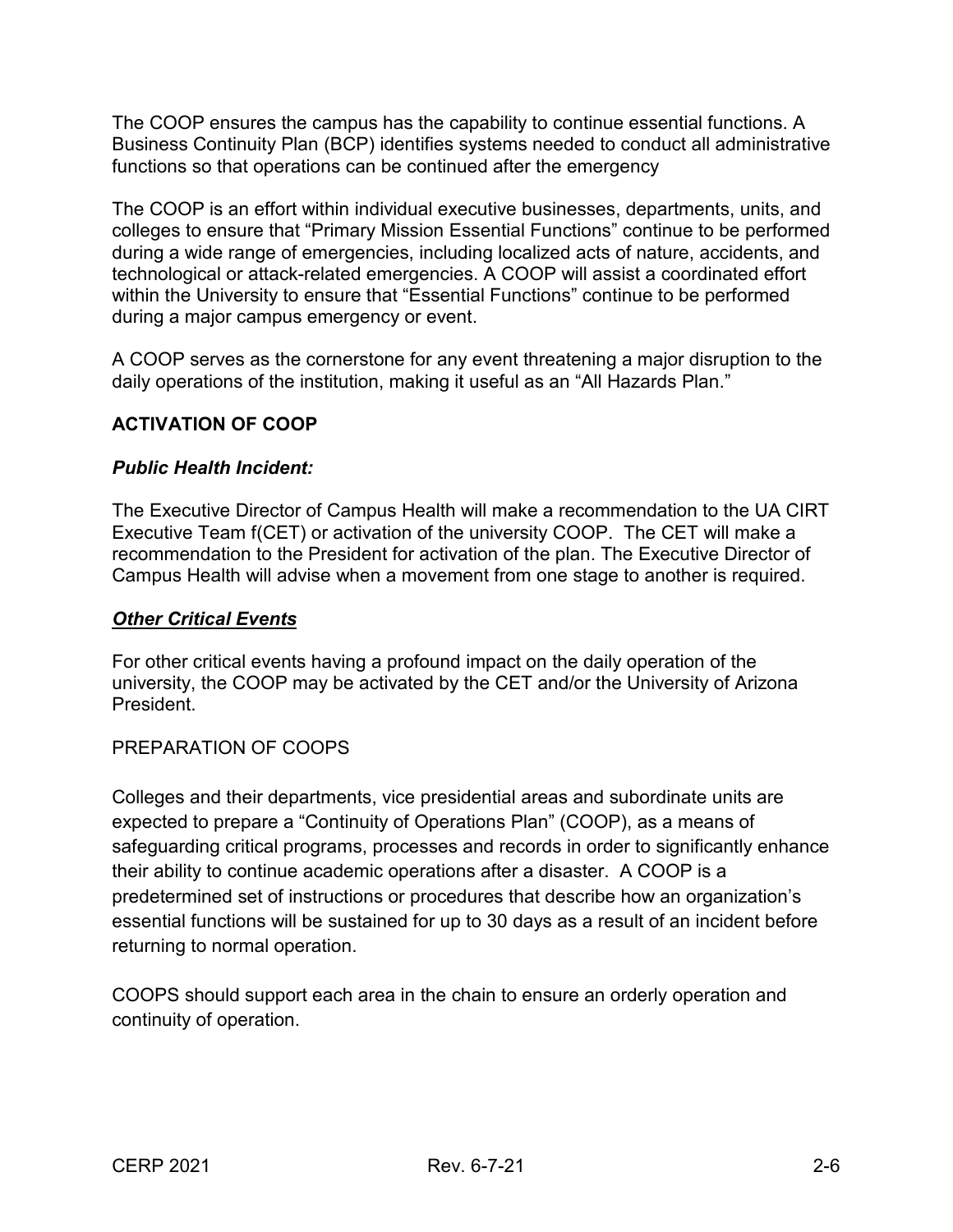

## **Essential Personnel**

Each department/unit should identify individuals who are considered "essential personnel" in the event a critical incident occurs and personnel staffing is temporarily reduced.

## **Resumption of Normal Operations**

Central administration is responsible for the resumption

#### *Essential Personnel*

*Key personnel who are designated as critical and whose presence is required regardless of the situation.*

of normal operations for all university-wide business systems/processes as outlined the Campus Emergency Response Plan (CERP).

Continuity of operations planning is based on the premise and assumption that neither the knowledgeable person(s) who performed functions critical to the unit's mission nor the system(s), processes and procedures and perhaps the facility and attendant equipment will be available to initiate the resumption of operation.

The business continuation planning model shown below is being used by several universities that are located in areas subject to natural disasters and who have had the misfortune of having to implement a disaster recovery plan:

- Identification of unit controlled critical mission processes and the business functions(s) (excludes those dependent on central systems such as:
	- UAccess Analytics
	- UAccess Employee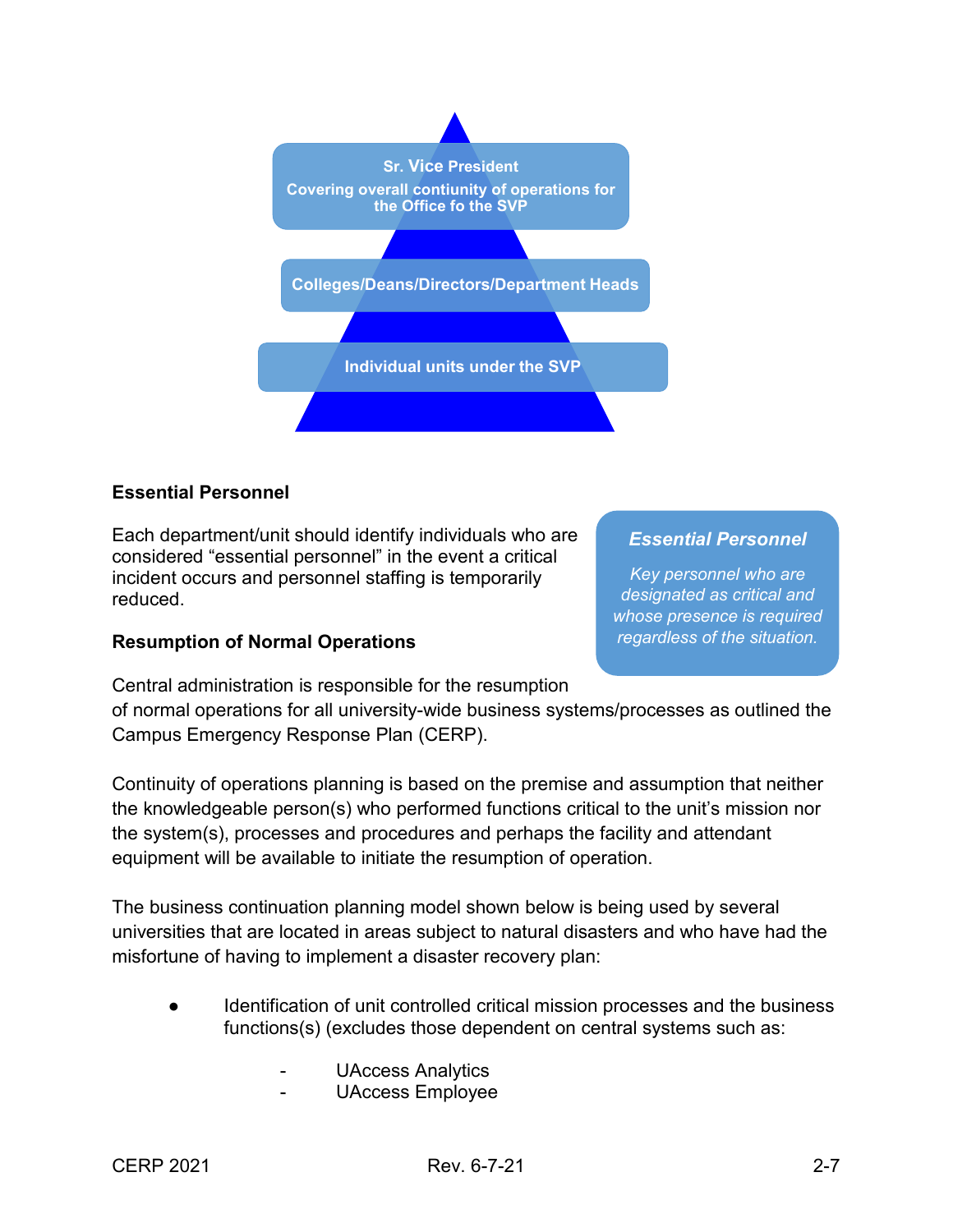- UAccess Financials
- UAccess Student
- Kuali Financial System (KFS)
- Develop procedures for continuing all or part of the highest priority functions that are not provided by the central administration.
- Determine whether any of the unit processes could be suspended or degraded or whether it must be fully functional.
- Identify alternate work locations within the unit for the most crucial functions (Real Estate Management in coordination with the Provost and Sr. VP for Business Affairs will implement decisions regarding intra campus facilities realignments and the acquisition of facilities within the Tucson Community).
- Assignment of internal unit business recovery roles and authority.
- Procedures for recovering affected business operations quickly and strategies for them.

Areas for Consideration include:

- 1. Essential functions of the unit.
	- a. Pre-determined prioritization of essential functions based on
		- i. Priority 1 (most critical to the operation of the unit)
		- ii. Priority 2 (areas to support critical functions, only after recovery has begun)
		- iii. Priority 3 (daily operations)
- 2. Identification of essential personnel
- 3. Alternative methods for delivery of instruction, e.g., online, podcasts, Blackboard

## **RECOVERY PHASE**

*Recovery* is the fourth of four phases in the Emergency Management Cycle. The *Recovery* phase is the time where the UA begins to restore normal operations following a critical incident.

Recovery from a critical incident will involve a coordinated response effort. The UACIRT will be the coordinating entity during this phase.

The University has established a number of teams to help management and supervise recovery efforts. They include: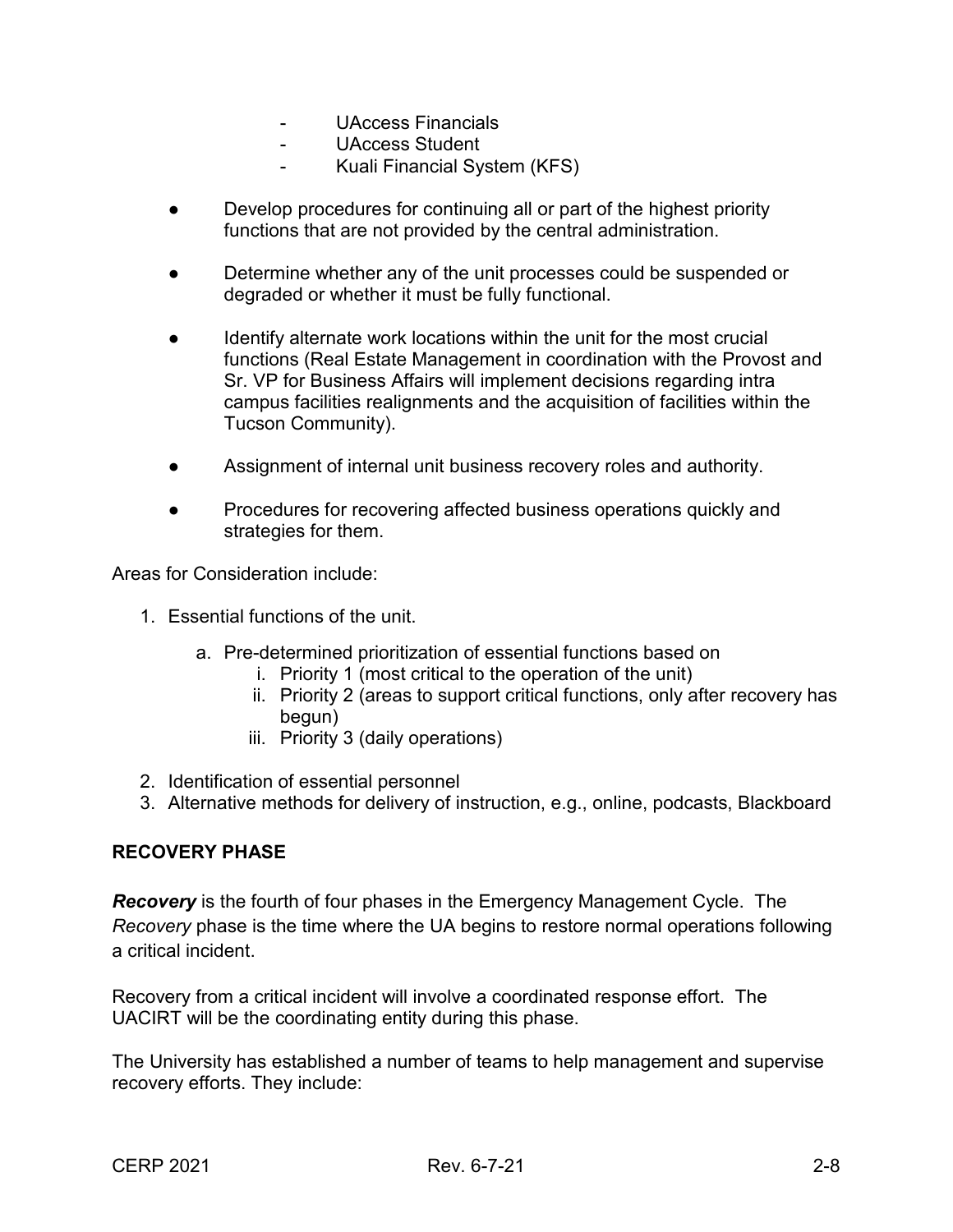- Institutional Executive Recovery Group
- Damage Assessment Team (DAT)
- Business Continuity and Disaster Recovery Management Team

## **DAMAGE ASSESSMENT TEAM (DAT)**

The Damage Assessment Team (DAT) will be under the direction of the Vice President University Planning/Design and Operations, and will include the following key university departments:

- Risk Management Services
- Facilities Management
- Planning Design and Construction
- Research Lab and Safety (if laboratories are involved)

All documented assessment information shall provide documented assessment as it relates to building and/or infrastructure conditions. This information shall be forwarded to the Vice President for University Planning/Design and Operations for review and recommendation to prioritize action to being repairs, and to return essential services and operations to the University of Arizona.

This recommendation will be submitted to the Business Continuity and Disaster Recovery Management Team for evaluation and recommendation to the Executive Policy Group.

## **Cost Recovery**

A "Cost Recovery Team" will be consist of university officials whose area of responsibility is related to the nature and magnitude of the disaster.

Nevertheless, because of their position and responsibilities are central to any disaster recovery effort the team will include, as a minimum the following units from the university.

- Office of the Senior Vice President for Academic Affairs & Provost
- Office of the Senior Vice President Business Affairs & Chief Financial Officer
- Office of the Senior Vice President for Research and Innovation
- Office of the Senior Vice President for Legal Affairs & General Counsel
- Office of the Chief Risk Officer for Risk Management Services

To help with the recovery, the activities and plans by UA units/operational areas will continue to be executed or modified based on the existing situation until their role is no longer needed.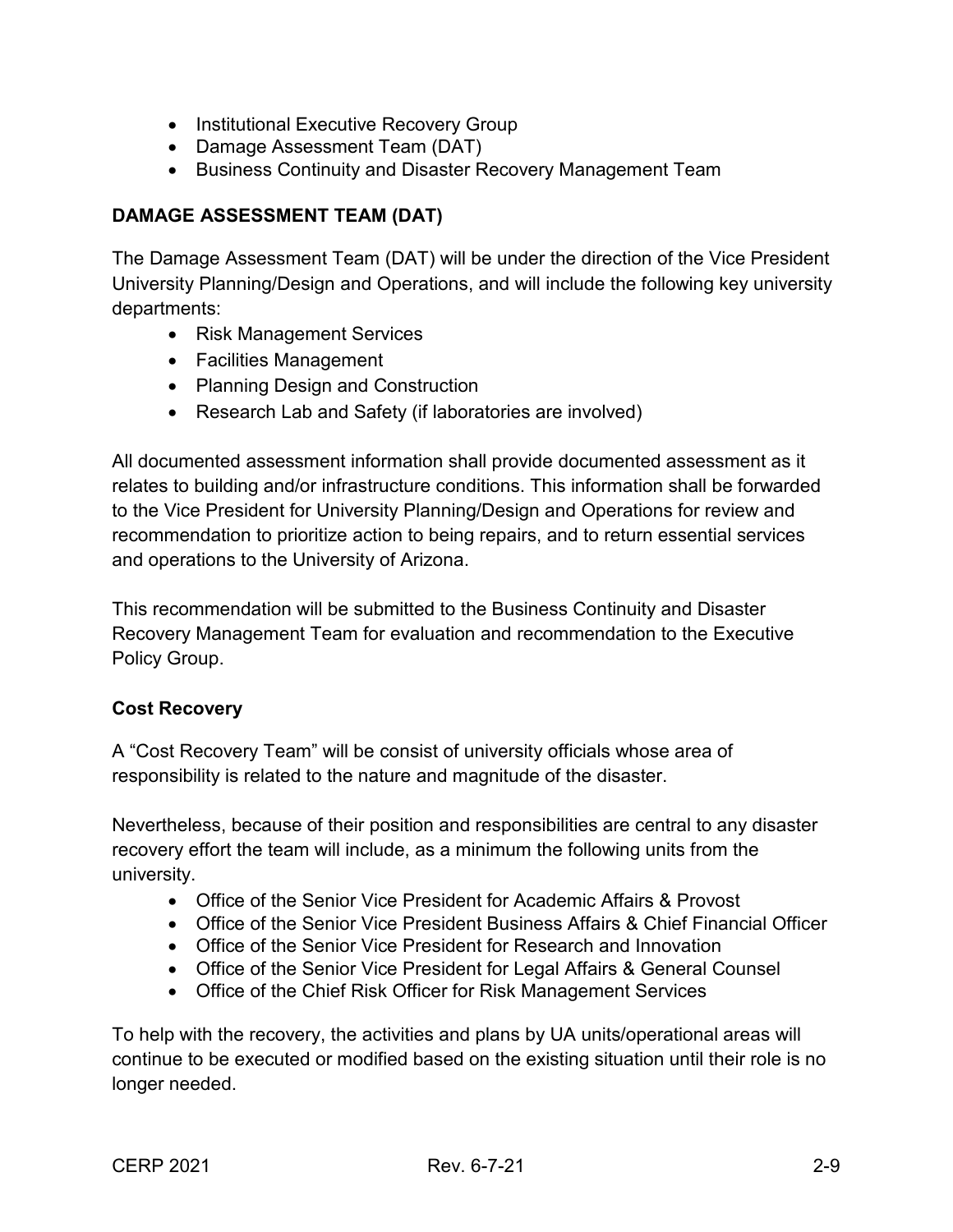## **Outside Experts**

The University maintains a list of outside experts who can help with damage assessment, in structural and engineering, mechanical, utilities, IT network, and other areas. The names and contact numbers for these companies and individuals are on file with Risk Management Services, Facilities Management, Facilities, Design and Construction, UITS and Procurement.

## **Damage Documentation**

Thorough and detailed documentation of damage is critical for the claims and reimbursement process.

## **Photography and Videography**

The use of photography and videography and when appropriate, sketches will aid in the documentation process. In situations where a county, state or national state of emergency has been declared, proper documentation is crucial for reimbursement. In such situations UACIRT and the Administration Finance Section is responsible for tracking and collecting expense receipts.

Photographs should be taken and recorded for each building and room. Photographs will be taken from several distances to properly document the scene.

- Overall usually in a 360 degree pattern to document the overall scene.
- Distance from a distance to document the immediate area, such as from the end of a hallway or the entrance to an office.
- Close-up to document a specific area or issue, such as a burn pattern, collapse of a wall, etc.
- Video in the same manner as above.

## **Diagrams**

Diagrams and sketches aid in the documentation process to provide a "field diagram" of the scene and document the location of items.

## **Damage Assessment Task Force**

The Damage Assessment Team (DAT) is appointed by the President following recommendation of the Executive Policy Group.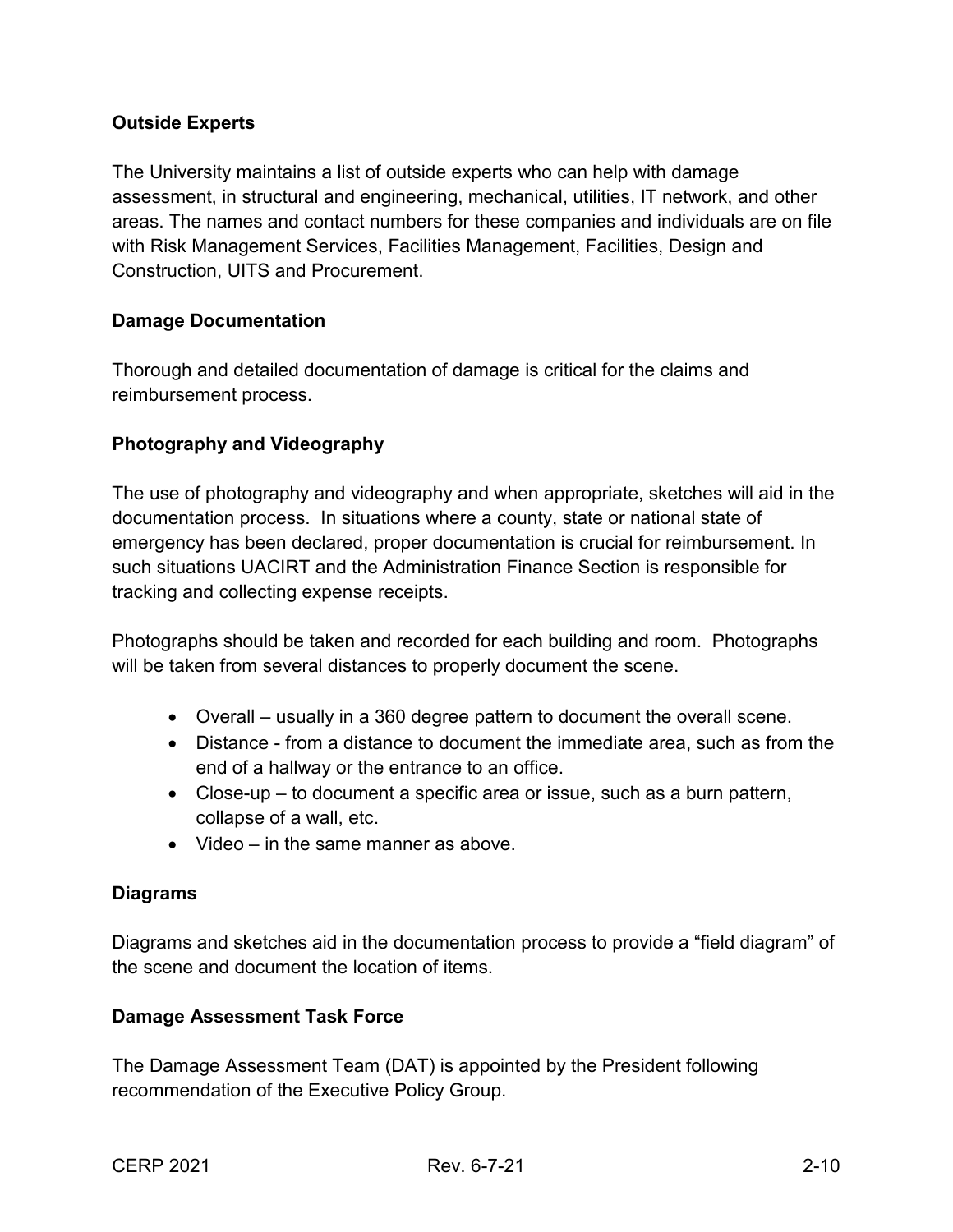## **UA Expertise**

The following University units have subject matter experts in their respective fields to assist with damage assessment and repair and should be considered part of the Damage Assessment task Force:

- Facilities Management (FM)
- Risk Management and Safety (RMS)
- Facilities Design and Construction
- University Information and Technology Services
- Sr. Vice President of Research for laboratories
- University Information and technology Services (UITS)
- Faculty with expertise as needed
- Museums and Valued collections

Additional university and outside experts may be added to the task force if necessary.

In addition to those listed above, depending on the extent of damage other key UACIRT members may be called in to assist. These members may include but is not limited to:

- UA Communications
- Academic Affairs
- Public Health
- Human Resources
- Procurement and Contracting
- Budget Office

## **Written Reports and Receipts**

Written reports are required to submit claims and document property loss. In local, state and national incidents specific forms, other than the standard UA or State of Arizona forms may be required. The Finance and Administration Section from UACIRT will provide the required forms.

Written reports include the UA Property Loss Report, sketches, and other written memorandums, etc.

Receipts must accompany any purchases, and should include:

- What the item was for e.g., Emergency Generator for UAPD
- Location for which the purchase made, e.g. Dispatch Center, Rm101, UAPD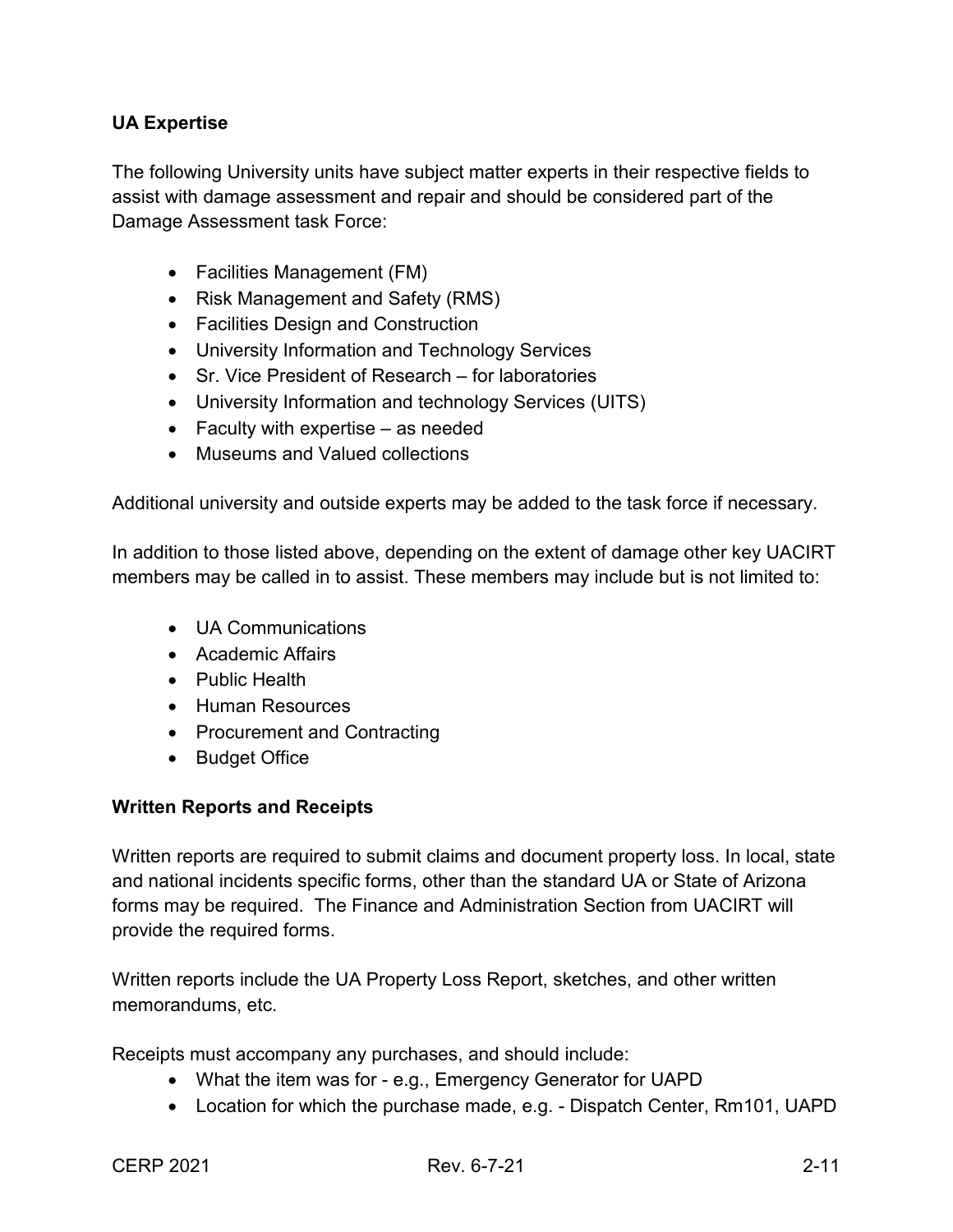## **COORDINATION and DECLARATION Of a STATE of EMERGENCY**

The President of the University may declare a campus State of Emergency (see Appendix 1) and implement action plans on behalf of the University.

State and Federal Relations will be maintained through the Incident Command System. All requests for assistance will come from the Incident Commander to the appropriate entities.

The full and effective plan implementation will depend on the ability of the UA to coordinate with, both internal and external units/agencies.

When an emergency exceeds the capability of the UA, requests for support will be made for the **City of Tucson**. The following procedures and channels for assistance apply:

## **Tucson/City Government**

Emergency response agencies from Tucson/city government will respond to an emergency/disaster within their corporate limits, coordinate activities in accordance with their standard operating procedures (SOP), emergency operations plan and mutual aid agreements.

When an emergency/disaster situation is, or is likely to be, beyond the scope of control of the town/city and the combined efforts of the county, town/city and possibly the state are considered essential for an effective response/recovery, the mayor, or town/city council of an incorporated city/town may proclaim a Local Emergency. The Local Emergency proclamation should be forwarded to the county emergency services/management director in an expedient manner (e.g., voice followed by hard copy).

When a Local Emergency has been proclaimed, the mayor will govern by proclamation and has the authority to impose all necessary regulations to preserve the peace and order of the town/city, including but not limited to:

- Imposing curfews in all or portions of the town/city;
- Ordering the closure of any business;
- Closing to public access any public building, street or other public area;
- Calling upon regular and/or auxiliary law enforcement agencies and organizations;
- Providing/requesting mutual aid to/from other political subdivisions; and,
- Obtaining commitments of local resources in accordance with emergency plans.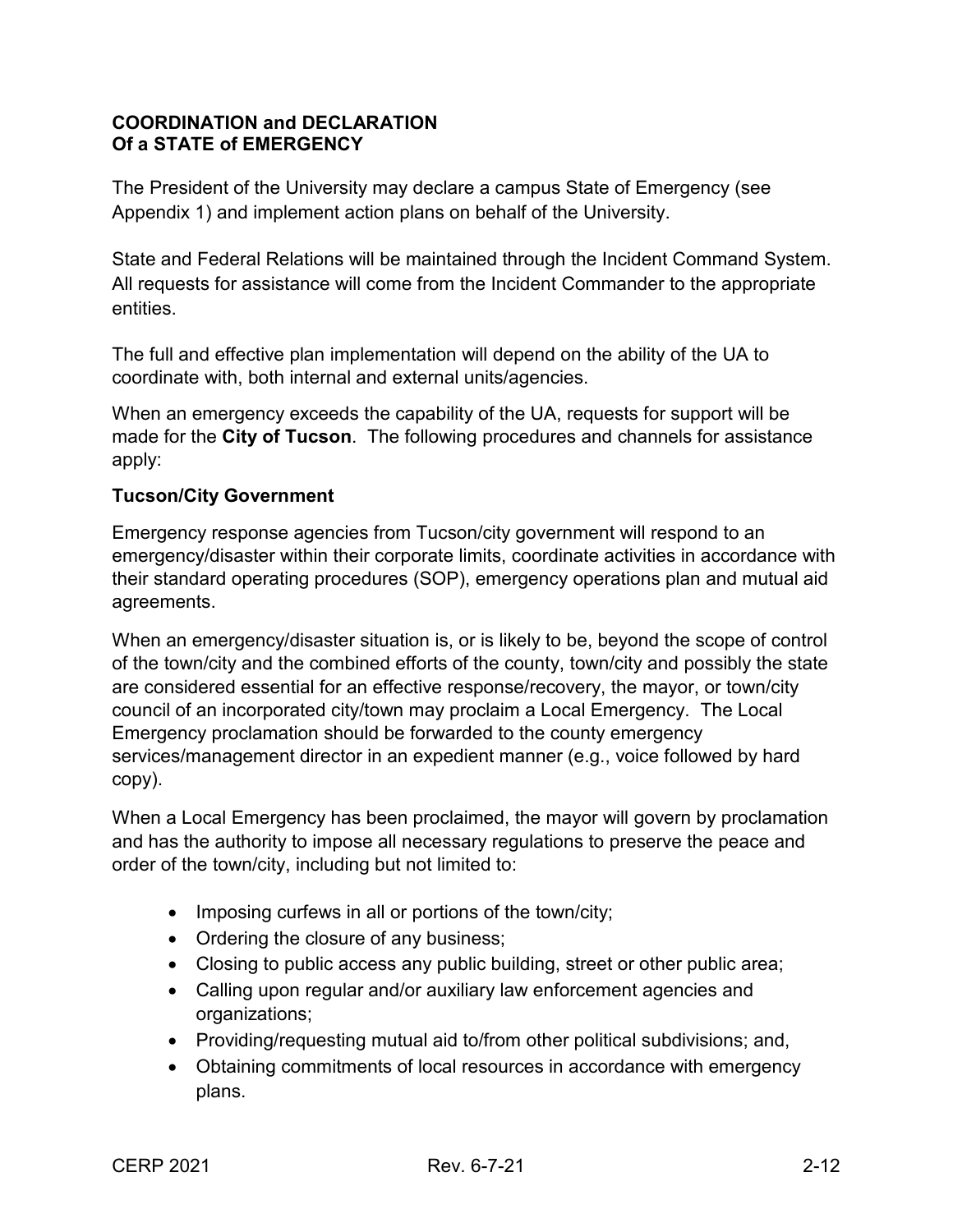## **Pima County Government**

## **Activation of the County Emergency Operations Center (EOC)**

The Pima County Office of Emergency Management is responsible for the activation and operation of the **County Emergency Operations Center**. The Pima County EOC may be contacted 24/7 by *calling 520.798.0600*. The trigger points for activation of the EOC include:

| If the IC decides there may be a need to<br>activate the EOC            | Two (2) or more incident command<br>posts are operating on similar incidents                           |  |
|-------------------------------------------------------------------------|--------------------------------------------------------------------------------------------------------|--|
| MASS CASUALITY: Five (5) or more                                        | During a government VIP visit                                                                          |  |
| patients sent to two (2) or more<br>hospitals or mass casualty incident | Any request for video down link and<br>equipment                                                       |  |
| Any hazardous materials incident                                        | Logistical support and qualified ICS<br>personnel or request for an Incident<br><b>Management Team</b> |  |
| Flooding                                                                |                                                                                                        |  |
| A request to the County EOC for                                         |                                                                                                        |  |
| interoperability and emergency<br>communications equipment              | Request from other counties for<br>emergency support activities                                        |  |
| An evacuation operation involving more                                  | Wildfire                                                                                               |  |
| than 100 people                                                         | Any EOC Opens                                                                                          |  |

## **Pima County Government – Proclamation of a Local Emergency**

Upon receipt of the proclamation of a Local Emergency from an incorporated town/city of the county, the chairman of the board of supervisors or the board of supervisors will:

- 1. Provide available assistance requested to contain the incident (e.g., sheriff, public works, health);
- 2. Notify Arizona Department of Emergency and Military Affairs (AZDEMA) that a situation exists which may require the proclamation of a county Local Emergency.
	- a. In the event a situation exists in the unincorporated portions of the county which may affect lives and property, the county will take necessary measures to bring the situation under control utilizing all county government resources.
	- b. If the situation in either incorporated or unincorporated portions of the county is beyond the capability and resources of the county to control, the chairman of the board of supervisors or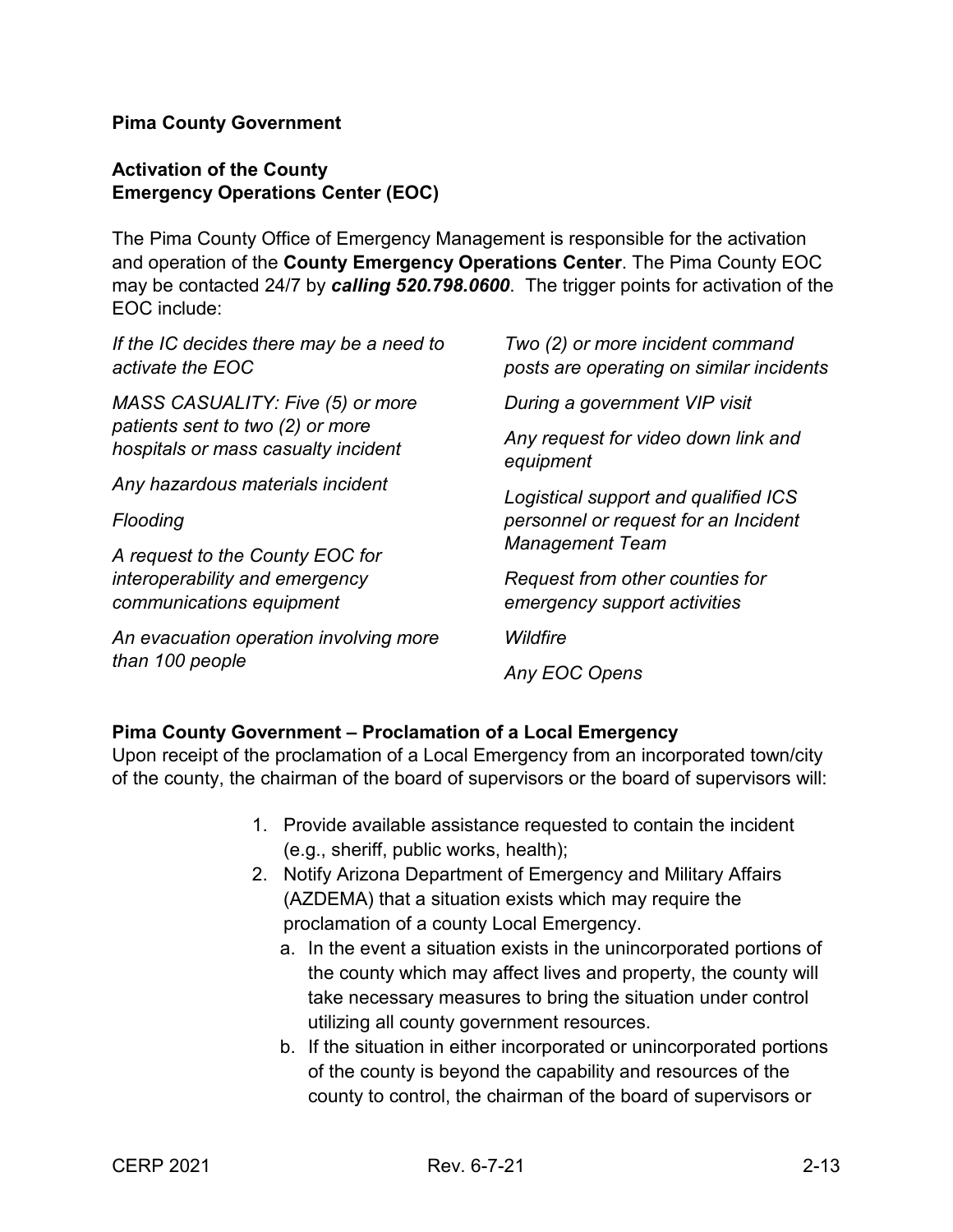the board of supervisors may proclaim a Local Emergency to exist in accordance with ARS 26-311.

c. The Local Emergency resolution and an Application for Assistance will be forwarded to the Director, Arizona Department of Emergency and Military Affairs (AZDEMA).

## **Arizona State Government**

A State of Emergency may be proclaimed by the Governor when disaster conditions exist and appear likely to overwhelm local governments (ARS 26-301).



In the event that the Governor is absent or inaccessible, the State Emergency Council may issue a State of Emergency proclamation. This action will be taken at a meeting of the council called by the Director, AZDEMA, and if not less than three (3) council members, at least one (1) of whom is an elected official, approves the action.

Specific liabilities and expenses may be incurred to meet contingencies and emergencies arising from incidents relating to hazardous materials and search and rescue operations without the proclamation of a State of Emergency by the Governor.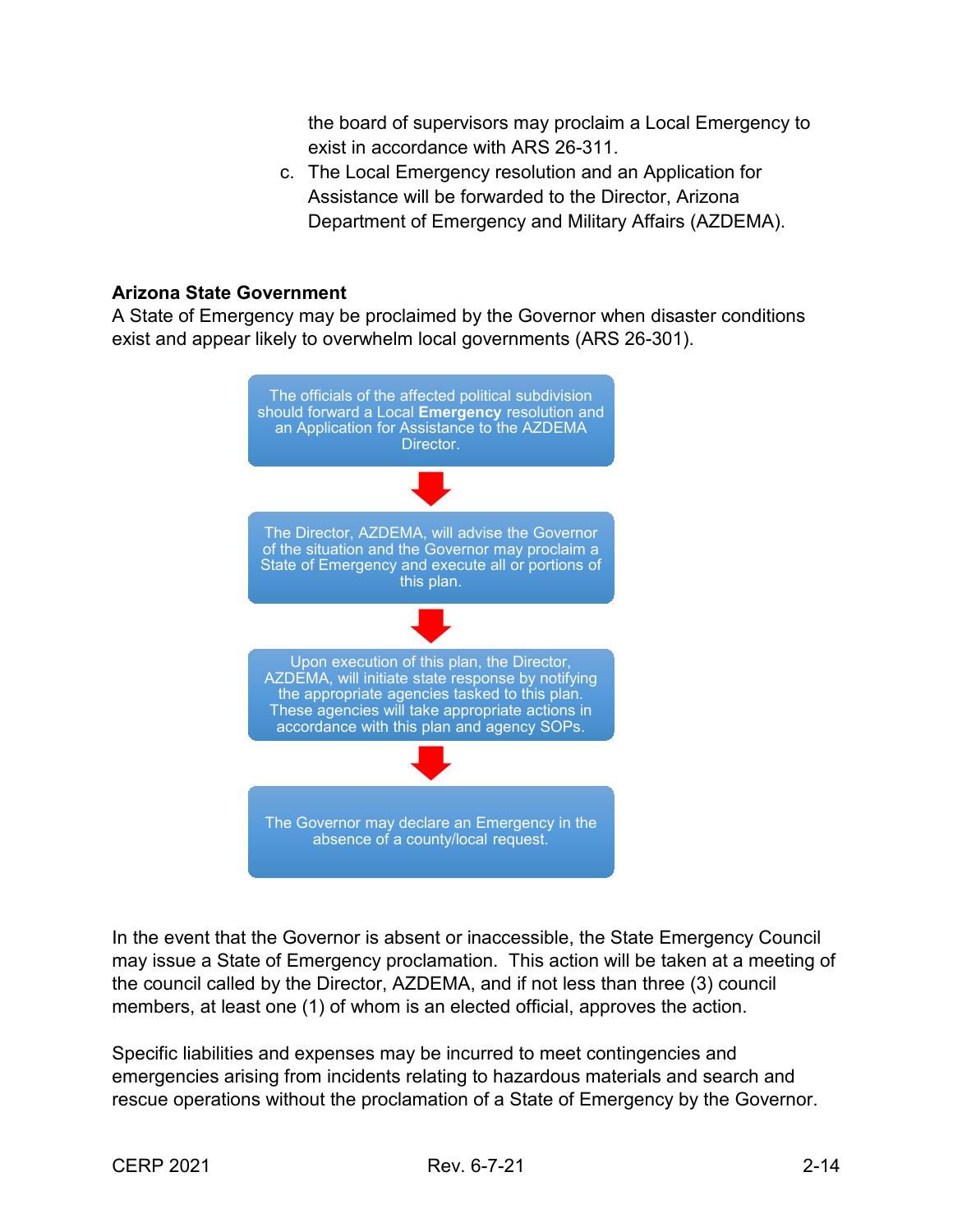## **Arizona National Guard - Request**

Request for assistance from the National Guard will be forwarded to the Director, AZDEMA. The Director will evaluate the request and make appropriate recommendations to the Governor, or if the National Guard has been activated, relay the request to the Military Affairs Division.

## **The Major Disaster Process – Federal Government**

A major Disaster Declaration usually follows these steps:

- 1. Local government responds, supplemented by neighboring communities and volunteer agencies. If overwhelmed, turn to the state for assistance
- 2. State responds with state resources, such as the National Guard and state agencies
- 3. Damage assessment by local, state, federal, and volunteer organizations determines losses and recovery needs
- 4. Major Disaster Declaration is requested by the Governor, based on the damage assessment, and an agreement to commit state funds and resources to the longterm recovery
- 5. FEMA evaluates the request and recommends action to the President based on the disaster, the local community and the state's ability to recover
- 6. The President of the United States approves the request or FEMA informs the governor it has been denied. This decision process could take a few hours or several weeks depending on the nature of the disaster.

## **Federal Government Disaster Process and Disaster Aid Programs - FEMA**

First Response to a disaster is the job of local government's emergency services with help from nearby municipalities, the state and volunteer agencies. In a catastrophic disaster, and if the governor requests, federal resources can be mobilized through the Federal Emergency Management Agency (FEMA) for search and rescue, electrical power, food, water, shelter and other basic human needs.

It is the long-term recovery phase of disaster that places the most severe financial strain on a local or state government. Damage to public facilities and infrastructure, often not insured, can overwhelm even a large city.

A governor's request for a major disaster declaration could mean an infusion of federal funds, but the governor must also commit significant state funds and resources for recovery efforts.

A major disaster could result from a natural or man-made incident which the President of the United States determines warrants supplemental federal aid. The event must be clearly more than the state or local governments can handle alone. If declared, funding comes from the President's Disaster Relief Fund, which is managed by FEMA, and disaster aid programs of other participating federal agencies.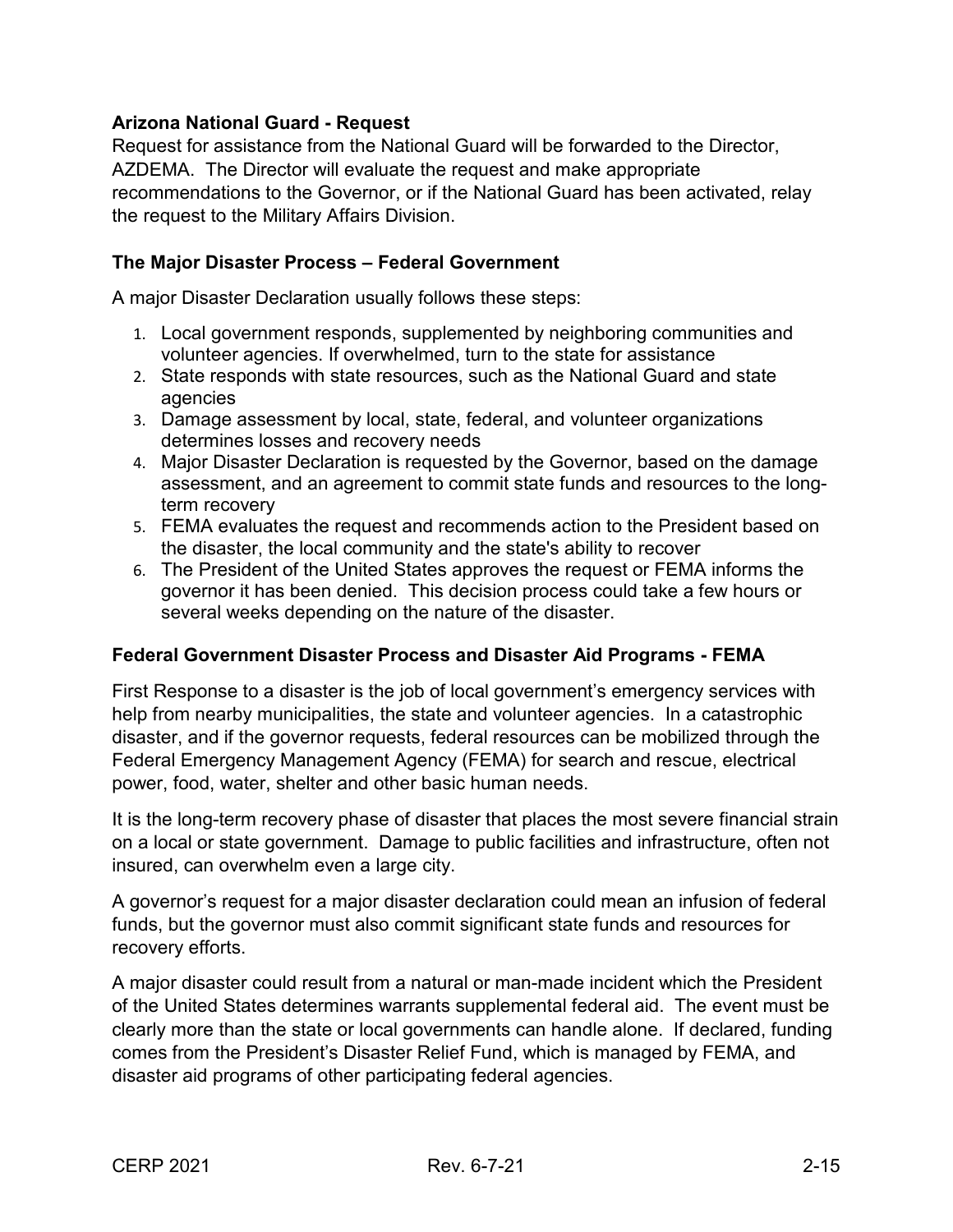A Presidential Major Disaster Declaration puts into motion long-term federal recovery programs, some of which are matched by state programs, and designed to help disaster victims, businesses and public entities.

An Emergency Declaration is more limited in scope and without the long-term federal recovery programs of a Major Disaster Declaration. Generally, federal assistance and funding are provided to meet a specific emergency need or to help prevent a major disaster from occurring.

## **Disaster Aid Programs**

There are two major categories of disaster aid:

**1. Individual Assistance** – for damage to residences and businesses or personal property losses. Immediately after the declaration, disaster workers arrive and set up a central field office to coordinate the recovery effort. A toll-free telephone number is published for use by affected residents and business owners in registering for assistance. Disaster Recovery Centers also are opened where disaster victims can meet with program representatives and obtain information about available aid and the recovery process.

Disaster aid to individuals generally falls into the following categories:

Disaster Housing may be available for up to 18 months, using local resources, for displaced persons whose residences were heavily damaged or destroyed. Funding also can be provided for housing repairs and replacement of damaged items to make homes habitable.

Disaster Grants are available to help meet other serious disaster related needs and necessary expenses not covered by insurance and other aid programs. These may include replacement of personal property, and transportation, medical, dental and funeral expenses.

Low-Interest Disaster Loans are available after a disaster for homeowners and renters from the U.S. Small Business Administration (SBA) to cover uninsured property losses. Loans may be for repair or replacement of homes, automobiles, clothing or other damaged personal property. Loans are also available to businesses for property loss and economic injury.

Other Disaster Aid Programs include crisis counseling, disaster-related unemployment assistance, legal aid and assistance with income tax, Social Security, and Veterans' benefits. Other state or local help may also be available.

**2. Public Assistance** – for repair of infrastructure, public facilities and debris removal.